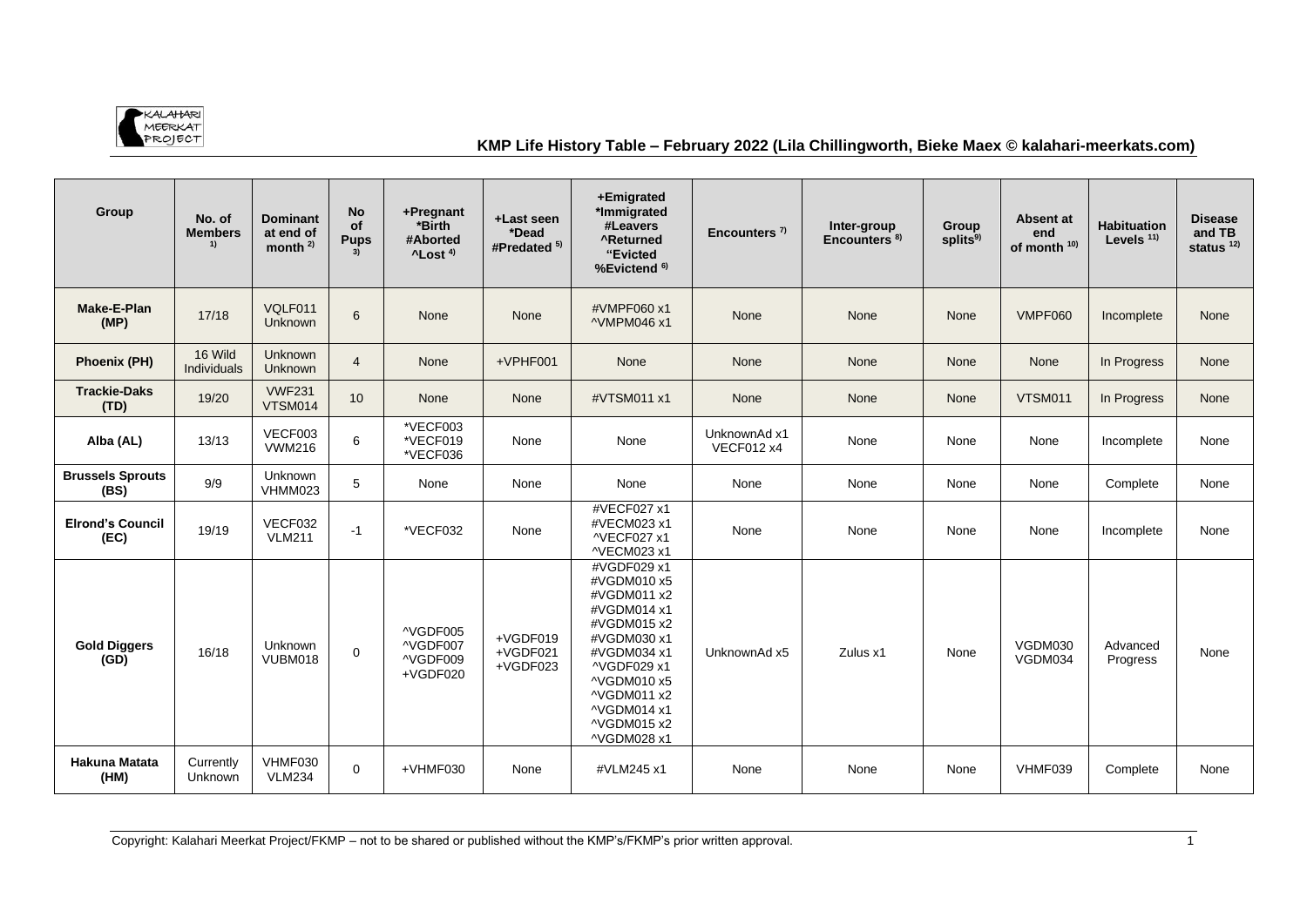| Jaxx (JX)       | 21/22 | VJXF080<br><b>VLM221</b>       | 5              | $+VJXF$ 080                              | $+VJXF135$<br>$+VJXF141$<br>$+VJXF145$<br>$+VJXM138$ | #VJXF150 x1<br>#VJXM137 x1<br>#VJXM144 x1<br>^VJXF150 x1<br>^VJXM144 x1                               | None                                                                                    | None            | None | <b>VJXM137</b> | Complete   | None           |
|-----------------|-------|--------------------------------|----------------|------------------------------------------|------------------------------------------------------|-------------------------------------------------------------------------------------------------------|-----------------------------------------------------------------------------------------|-----------------|------|----------------|------------|----------------|
| Lazuli (L)      | 13/13 | <b>VLF230</b><br><b>VLM266</b> | $-1$           | *VLF230                                  | None                                                 | None                                                                                                  | None                                                                                    | None            | None | None           | Complete   | None           |
| Namaqua (NQ)    | 11/12 | VNQF013<br>VZUM034             | $-1$           | *VNQF013                                 | None                                                 | #VNQF020 x1<br>#VNQM029 x1<br>#VNQM030 x1<br>^VNQF020 x1<br>^VNQM029 x1<br>"VNQF020 x1<br>%VNQF020 x1 | UnknownF x1                                                                             | None            | None | None           | Complete   | <b>VNQF020</b> |
| Runaways (RW)   | 11/11 | VMPF022<br><b>VJXM122</b>      | 3              | +VMPF022                                 | $+VJXM126$                                           | None                                                                                                  | None                                                                                    | None            | None | None           | Complete   | None           |
| Side Quest (SI) | 10/11 | VZUF048<br>VECM009             | 3              | +VZUF048                                 | None                                                 | #VZUF049 x1                                                                                           | None                                                                                    | None            | None | VZUF049        | Complete   | None           |
| Ubuntu (UB)     | 24/24 | <b>VBBF111</b><br>VTSM017      | 13             | None                                     | +VUBM036<br>+VUBM038<br>+VUBM041<br>+VUBM042         | #VLM265 x1<br>#VUBF023 x1<br>#VUBF035 x1<br>^VLM265 x1<br>^VUBF023 x1<br>^VUBF035 x1                  | None                                                                                    | None            | None | None           | Incomplete | None           |
| Whiskers (W)    | 15/15 | <b>VWF176</b><br><b>VLM157</b> | $-1$           | *VWF176<br>*VWF251<br>*VWF247<br>*VWF243 | None                                                 | #VWM248 x1<br>^VWM248 x1<br>%VWF235 x1                                                                | None                                                                                    | None            | None | None           | Complete   | None           |
| Zulus (ZU)      | 12/12 | VZUF028<br><b>VWM213</b>       | $\overline{1}$ | None                                     | #VZUP065                                             | #VZUM056 x1<br>#VZUM057 x1<br>#VZUM059 x1<br>^VZUM056 x1<br>^VZUM057 x1<br>^VZUM059 x1                | <b>VGDM014 x2</b><br><b>VGDM011 x1</b><br><b>VGDM015 x2</b><br>Unknown x2<br>VGDM010 x1 | Gold Diggers x1 | None | None           | Complete   | None           |

1) Number of meerkats present at the end of the month vs. total number of meerkats in group (both numbers including pups once they have emerged).

Explanations:<br>1) Number of<br>2) Dominant 2) Dominant individuals at the end of the month. Underlined ID codes indicate the individual newly acquired dominance in this month.

3) Number of pups present in the group at the end of the month. -1 means that the group is babysitting an unknown number of pups (before emergence).<br>4) Pregnancy status: + Pregnant at any time during the month, \* gave birt

4) Pregnancy status: + Pregnant at any time during the month, \* gave birth, # aborted pre-term, ^ lost litter after giving birth.

5) Individual status: + Last seen = Last seen (unknown cause), \*Dead = found dead or euthanized, # Predated = assumed predated (for pups).

Copyright: Kalahari Meerkat Project/FKMP – not to be shared or published without the KMP's/FKMP's prior written approval.